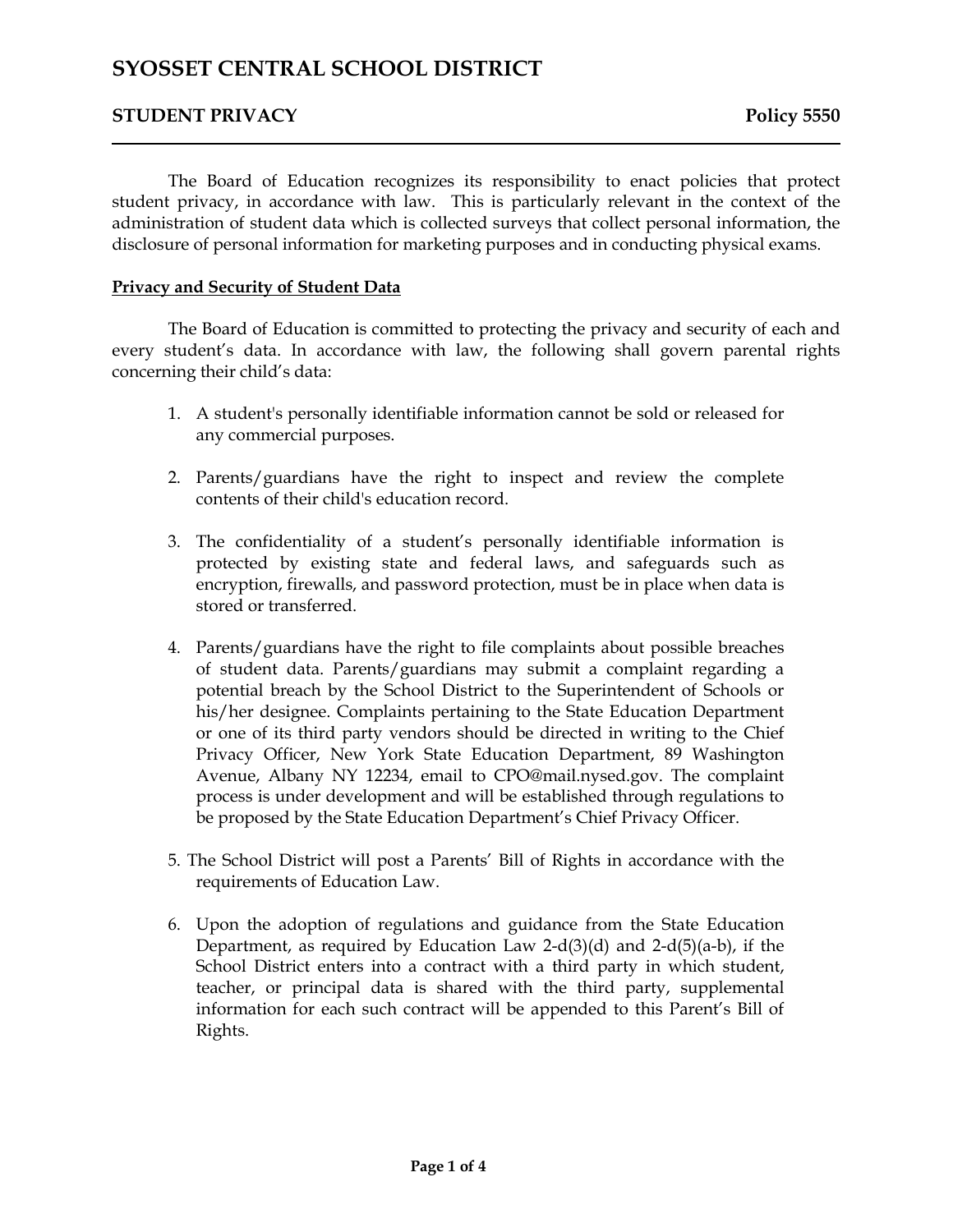## **STUDENT PRIVACY Policy 5550**

### **Surveys**

The Board of Education recognizes that student surveys are a valuable tool in determining student needs for educational services. In accordance with law and Board policy, parental consent is required for minors to take part in surveys which gather any of the following information:

- 1. political affiliations or beliefs of the student or the student's parent/guardian;
- 2. mental or psychological problems of the student or the student's family;
- 3. sex behavior or attitudes;
- 4. illegal, anti-social, self-incriminating or demeaning behavior;
- 5. critical appraisals of other individuals with whom respondents have close family relationships;
- 6. legally recognized privileged or analogous relationships, such as those of lawyers, physicians and ministers;
- 7. religious practices, affiliations or beliefs of the student or the student's parent/guardian; or
- 8. income (other than that required by law to determine eligibility for participation in a program or for receiving financial assistance under such program).

In the event that the School District plans to survey students to gather information included in the list above, the School District will obtain written consent from the parent/guardian in advance of administering the survey. The notification/consent form will also apprise the parent/guardian of their right to inspect the survey prior to their child's participation.

### **Marketing**

It is the policy of the Board of Education not to collect, disclose, or use personal information gathered from students for the purpose of marketing or selling that information or providing it to others for that purpose. "Personal Information" is defined as: "individually identifiable information concerning the student, including a student's or parent's first and last name, home address, telephone numbers and/or social security number." This does not apply to the collection, disclosure, or use of personal information collected from students for the exclusive purpose of developing, evaluating, or providing educational products or services for, or to students or educational institutions such as:

- 1. College or other postsecondary education recruitment, or military recruitment;
- 2. Book clubs, magazines and programs providing access to low-cost literary products;
- 3. Curriculum and instructional materials used in schools;
- 4. Tests and assessments used to provide cognitive, evaluative, diagnostic, clinical, aptitude, or achievement information for students or to generate other statistically useful data for the purpose of securing such tests and assessments, and the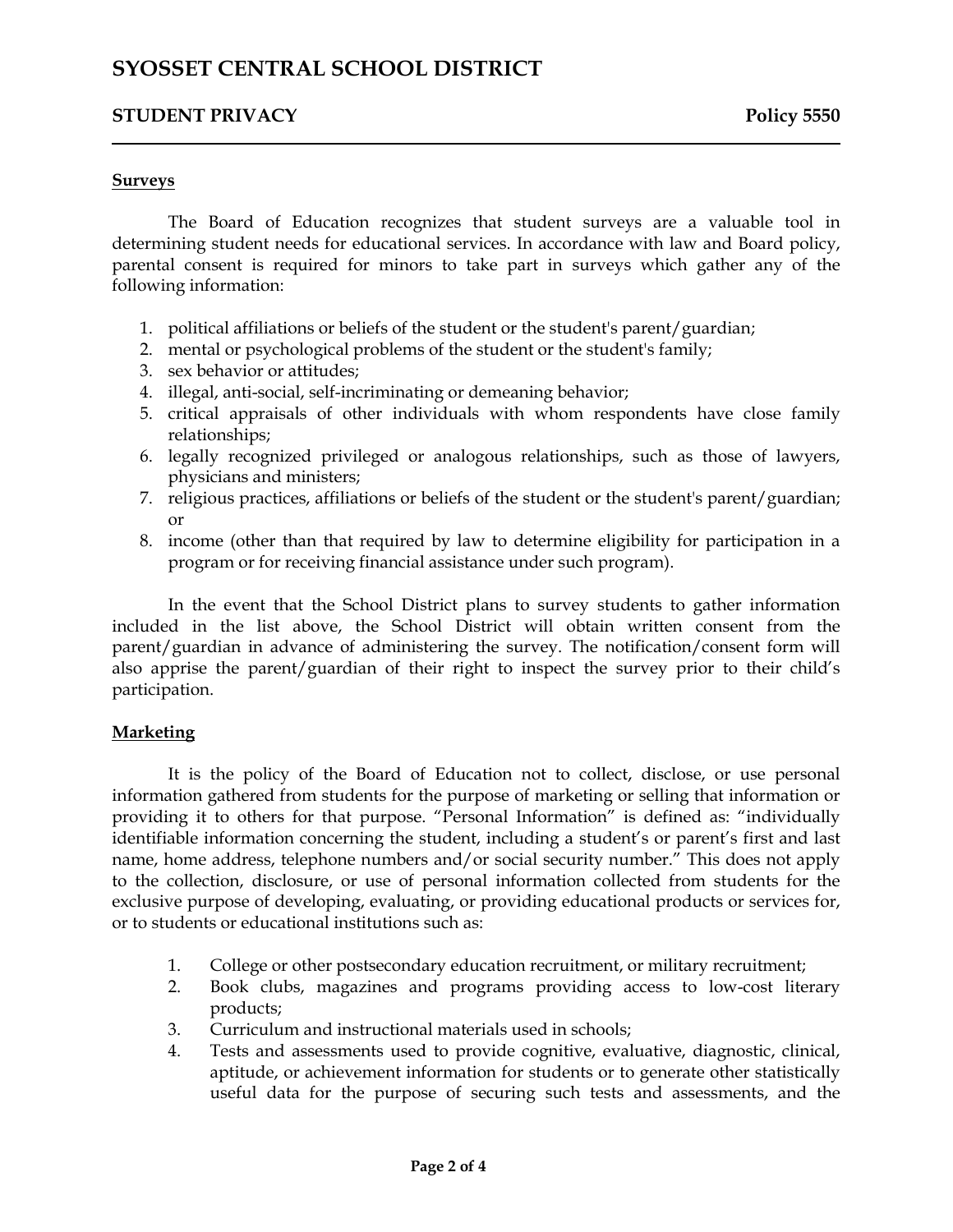# **STUDENT PRIVACY Policy 5550**

subsequent analysis and public release of the aggregate data from such tests and assessments;

- 5. Student recognition programs; and
- 6. The sale by students of products or services to raise funds for school-related activities.

In the event that such data is collected by the School District, disclosure or use of student personal information will be protected by the School District pursuant to the requirements of the Family Educational Rights and Privacy act (FERPA). [For guidance regarding the disclosure of "directory information," rather than personal information, see Policy 5450, Student Records.]

## **Inspection of Instructional Material**

Parents/guardians shall have the right to inspect, upon request, any instructional material, used as part of the educational curriculum for students. "Instructional material" is defined as: "instructional content that is provided to a student, regardless of format including printed or representational materials, audio-visual materials, and materials in electronic or digital formats (such as materials accessible through the Internet). It does not include tests or academic assessments."

A parent/guardian who wishes to inspect and review such instructional material shall submit a request in writing to the Building Principal. Upon receipt of such request, arrangements shall be made to provide access to such material to within thirty (30) calendar days after the request has been received.

### **Invasive Physical Examinations**

Prior to the administration of any non-emergency, invasive physical examination or screening that is required as a condition of attendance, administered by the school not necessary to protect the immediate health or safety of the student or other students and not otherwise permitted or required by state law, a student's parent/guardian will be notified and given an opportunity to opt their child out of the exam. Hearing, vision and scoliosis screenings are not subject to prior notification. The term "invasive physical examination" means any medical examination that involves the exposure of private body parts, or any act during such examination that includes incision, insertion, or injecting into the body, but does not include a hearing, vision or scoliosis screening.